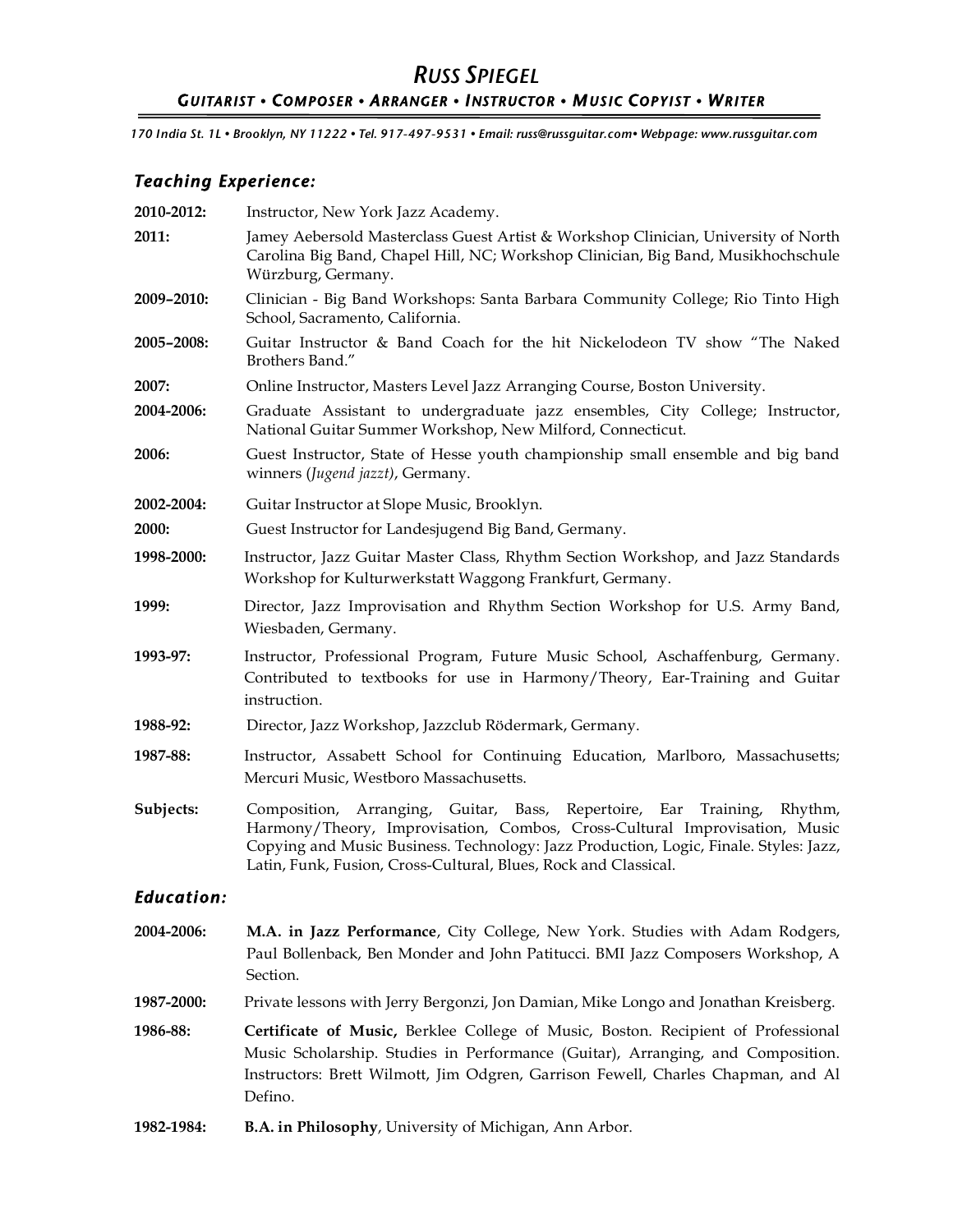## *CDs & Performance Experience:*

- *The Deep Brooklyn Suite* (Ruzztone Music, 2012 in production) with Tim Armacost, Mike Eckroth, Gary Wang and Scott Neumann. Original music composed, arranged and produced in New York by Russ Spiegel.
- *Transplants* (Ruzztone Music, 2009) 17-piece contemporary Big Band music composed, arranged and produced in New York by Russ Spiegel.
- *Chimera* (SteepleChase, 2007) with David Smith, Arun Luthra, Nick Mancini, Gary Wang and Anthony Pinciotti. Written, arranged and produced by Russ Spiegel.
- *Twilight* (Double Moon/Challenge, 2001) with Barbara Dennerlein, Jürgen Seefelder, Derrick James, Allen Jacobson, Thomas Stabenow and others featuring original compositions, arrangements and produced by Russ Spiegel.
- *Russ Spiegel's Big Band Live in Europe* (Oomph!!, 2000). Live recording of original big band compositions and arrangements by and produced by Russ Spiegel.
- *Monky* (MT/EFA, 1998) with Adam Nussbaum, Andy Middleton and Johannes Weidenmüller. Original music written and produced by Russ Spiegel.
- Martelle, *little big waters* (Monogenuss, 2007: Special Guest).
- Bill Warfield Big Band, *A Faceless Place* (Laurel Hill, 2005: Guitarist & Conductor) with Vic Juris, Dave Riekenberg, Scott Neuman, and others.
- Alberto Menendez, *Waiting for Naima* (In-n-Out, 2002).
- Barbara Leah Meyer, *Winter Child* (Laika, 2002).
- Spirit of Gospel, *Spirit of Gospel* (Click, 2001).

**Arrangements:** Commissions: US Army Big Band, West Point, NY; Harlem Renaissance Orchestra; Hessische Rundfunk Radio Big Band, Germany; State of Hesse Youth Big Band, Germany arrangements featured on CD *Touch of Lips* (hr.musik.de, 2001); Arrangements performed by: Rutgers University; University of North Carolina, Chapel Hill; Rio Tinto High School, California; Musikhochschule Würzburg; Aschaffenburg Big Band; Darmstadt Big Band; Spessart Musikanten; Future Music School Aschaffenburg, Germany.

**Film Scores: "Waterfront Access"** by Floanne Ankah, 2009; **"Das Boots"** by Russ Spiegel, David Capurso, Director, 2010; **"Psychobabble"** by John Ramaine, 2010, **"I Am Julia"** by Marisol Carrera, 2011; **"Building Bridges"** by Anand Kamalakar, 2011.

**Performances with:** Charlie Antolini, Tim Armacost, George Arvanitas, Benny Bailey, Stefan Bauer, Madeline Bell, Tony Bennett, Han Bennink, Angela Brown, Petula Clark, Gene "Mighty Flea" Connors, Bob Degen, Barbara Dennerlein*,* Joel Frahm, John Goldsby, Maisha Grant, Harlem Renaissance Orchestra, Lee Harper, Red Holloway, Owen Howard, Lindy "Lady Bass" Huppertsberg, Allen Jacobsen, Derrick James, Tony Lakatos, Rich Little, Little Willie Littlefield, Emil Mangelsdorf, Hendrik Meurkens, Jeremy Pelt, Steve Potts, Françoise Pujol, Scott Reeves, Jim Rotondi, Jürgen Seefelder, Jesse Sharps, Tom Varner, Bill Warfield, Frank Wess, Jimmy Woode, State of Hesse Youth Big Band, Frankfurt Opera, Universities of North Carolina and Michigan Big Bands, and many more.